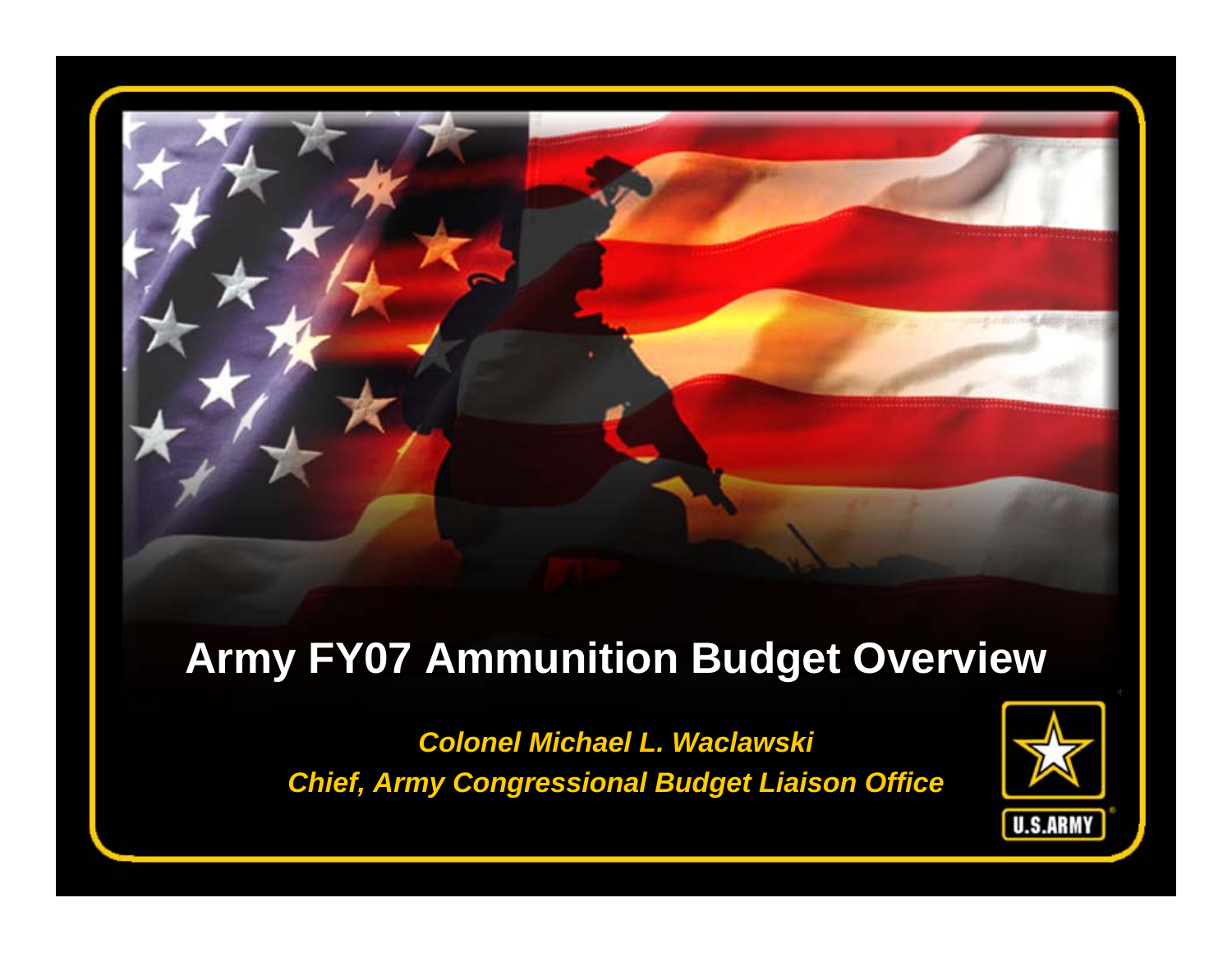

# Army FY07 Budget Themes

- **❖ Win the Long War**
- ❖ Sustain the All-Volunteer Force
- **Example 25 Accelerate the Future Force** Modernization Strategy
- **Example Accelerate Business Transformation and** Process Improvements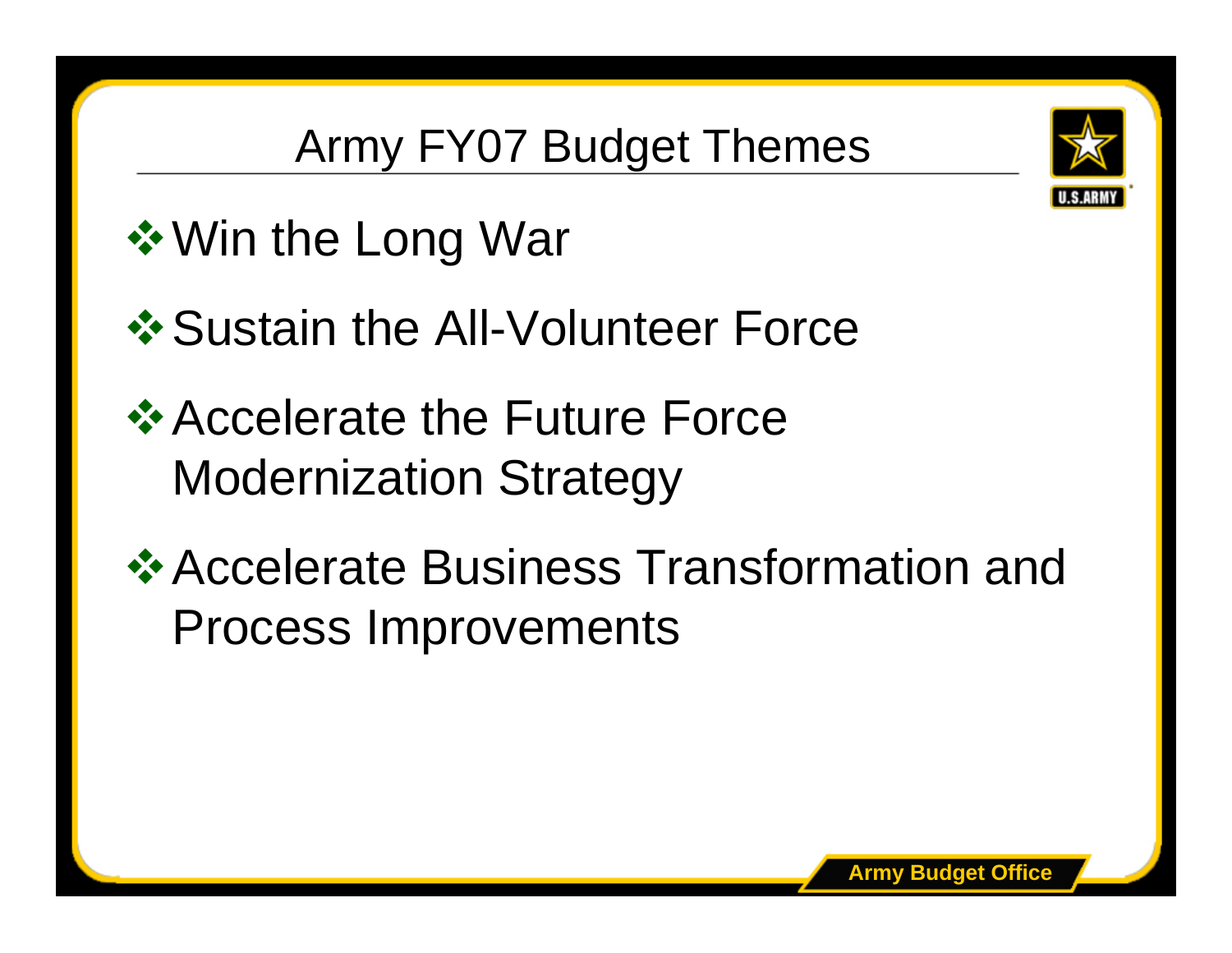## Army Budget Authority



|                                     |               | (SB)          |               |               |
|-------------------------------------|---------------|---------------|---------------|---------------|
|                                     |               | <b>FY05</b>   | <b>FY06</b>   | <b>FY07</b>   |
|                                     |               | <b>Pres</b>   | <b>Pres</b>   | <b>Pres</b>   |
| Category                            |               | <b>Budget</b> | <b>Budget</b> | <b>Budget</b> |
| <b>Military Personnel</b>           |               | 39.4          | 41.4          | 42.6          |
| <b>Operation and Maintenance</b>    |               | 32.6          | 31.8          | 32.0          |
| Procurement                         |               | 10.4          | 11.8          | 16.8          |
| <b>Research and Development</b>     |               | 10.4          | 9.7           | 10.9          |
| <b>Military Construction</b>        |               | 2.1           | 1.9           | 2.7           |
| <b>Army Family Housing</b>          |               | 1.6           | 1.4           | 1.3           |
| <b>Base Realignment and Closure</b> |               |               |               | 3.6           |
| <b>Chemical Demilitarization</b>    |               | 1.4           | 1.4           | 1.4           |
| Other                               |               | 0.6           | 0.6           | 0.5           |
|                                     | <b>Totals</b> | 98.5          | 100.0         | 111.8         |

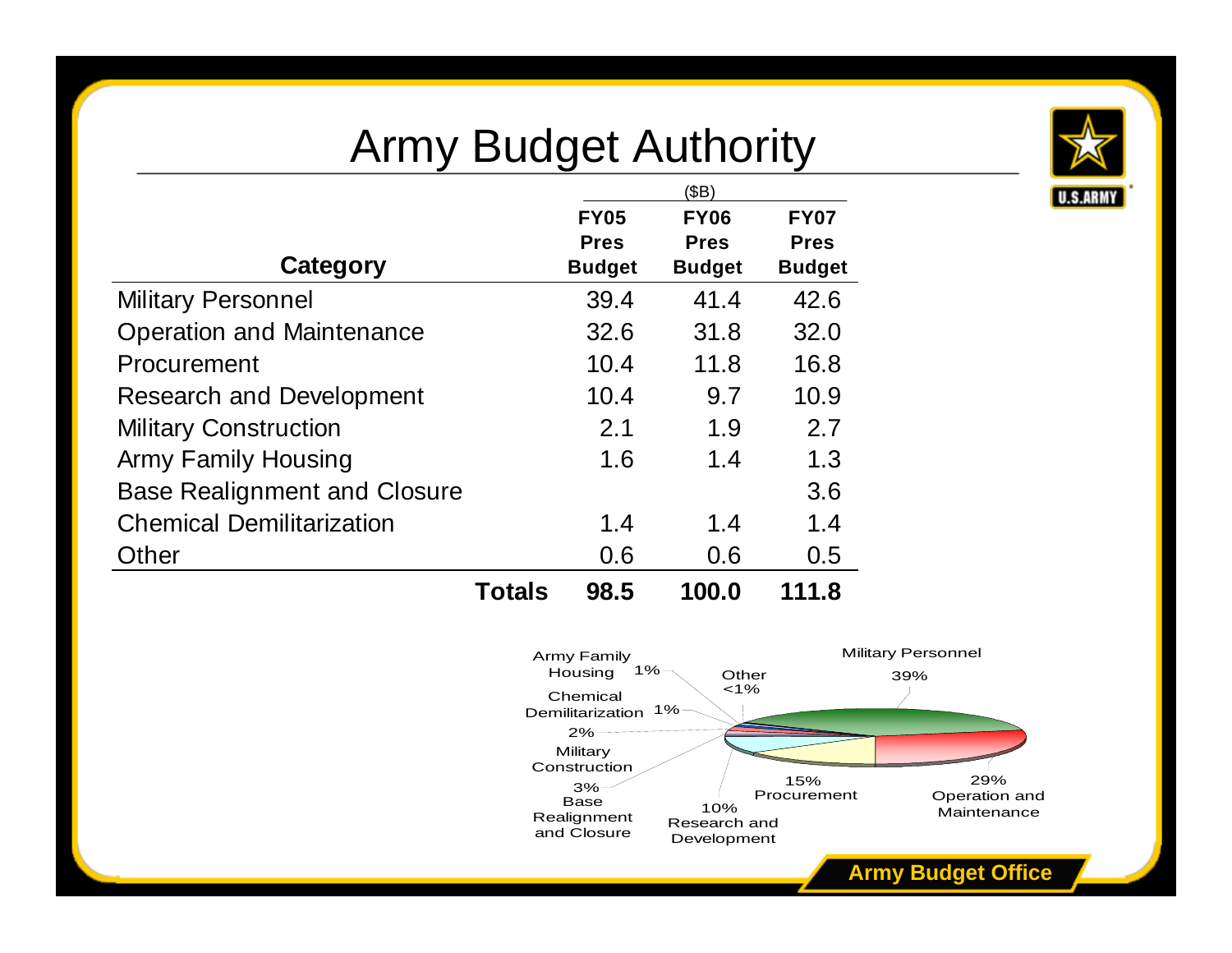## **Ammunition TOA (\$M)**







| <b>Appropriations</b>             | <b>FY05</b> | <b>FY06</b> | <b>FY07</b> |
|-----------------------------------|-------------|-------------|-------------|
| <b>Small &amp; Medium Caliber</b> | 743         | 643         | 638         |
| <b>Mortars</b>                    | 229         | 130         | 134         |
| Tank                              | 210         | 225         | 211         |
| <b>Artillery</b>                  | 206         | 280         | 269         |
| <b>Artillery Fuzes</b>            | 41          | 23          | 4           |
| <b>Mines/Countermine</b>          | 18          | 36          | 95          |
| <b>Rockets</b>                    | 156         | 167         | 144         |
| <b>Other</b>                      | 110         | 247         | 125         |
| <b>Miscellaneous</b>              | 48          | 65          | 62          |
| <b>Production Base Support</b>    | 273         | 167         | 221         |
| <b>Totals</b>                     | 2,034       | 1,983       | 1,903       |

**Note: FY05 & FY06 numbers include s upplemental funding.**

**Army Budget Office**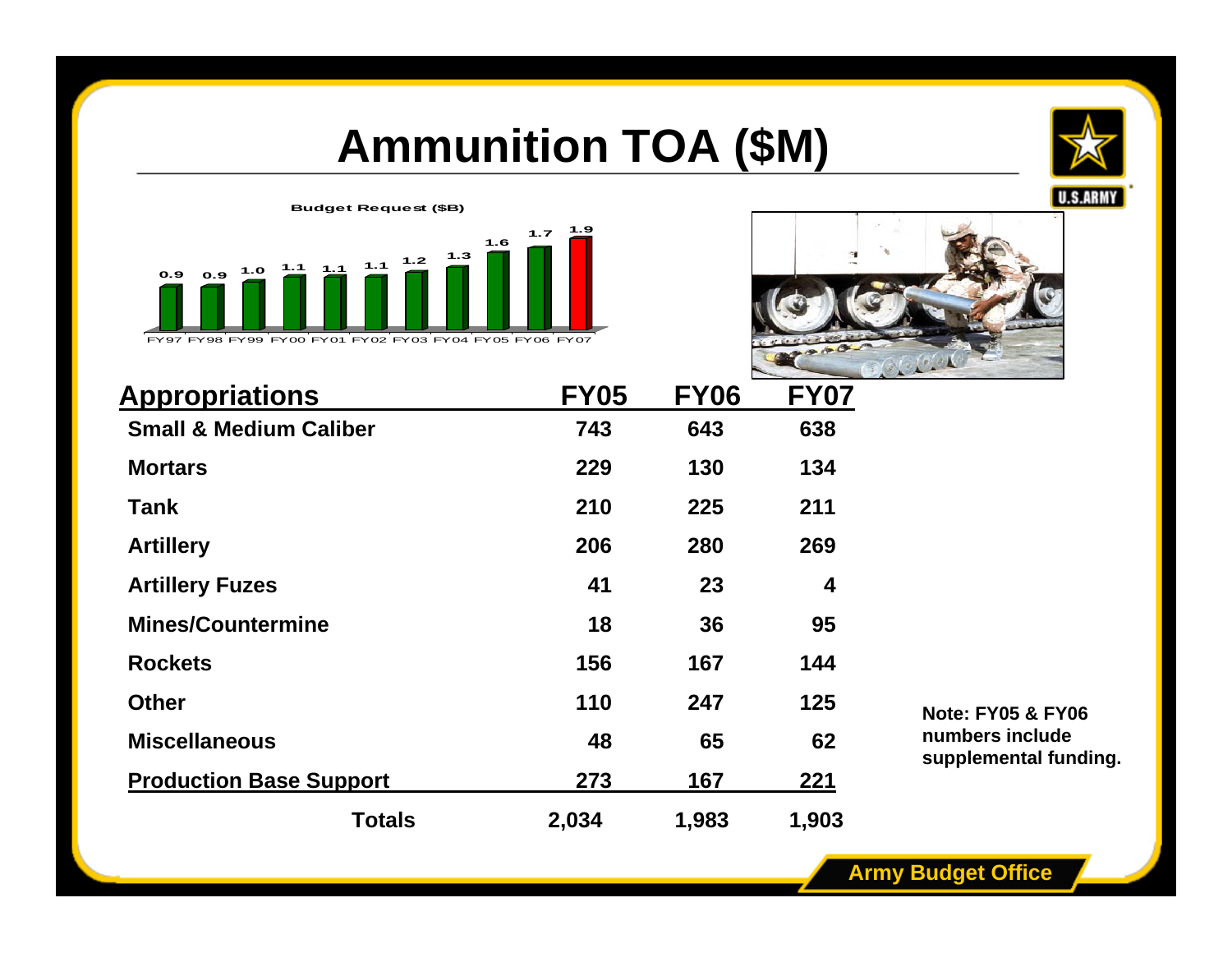### Ammunition



| <u>Program Highlights</u>                  | <b>FY07</b> |
|--------------------------------------------|-------------|
| <b>• Funds Overall Training Ammunition</b> | \$1,353M    |
| to 77% (Small Arms at 100%)                |             |
| • Procures Modest War Reserves             | \$304M      |
| ◆ Funds Production Base                    | \$221M      |
| ◆ Transportation, Testing                  | \$25M       |



M829A2 SABOT Anti-tank



FY97 FY98 FY99 FY00 FY01 FY02 FY03 FY04 FY05 FY06 FY07